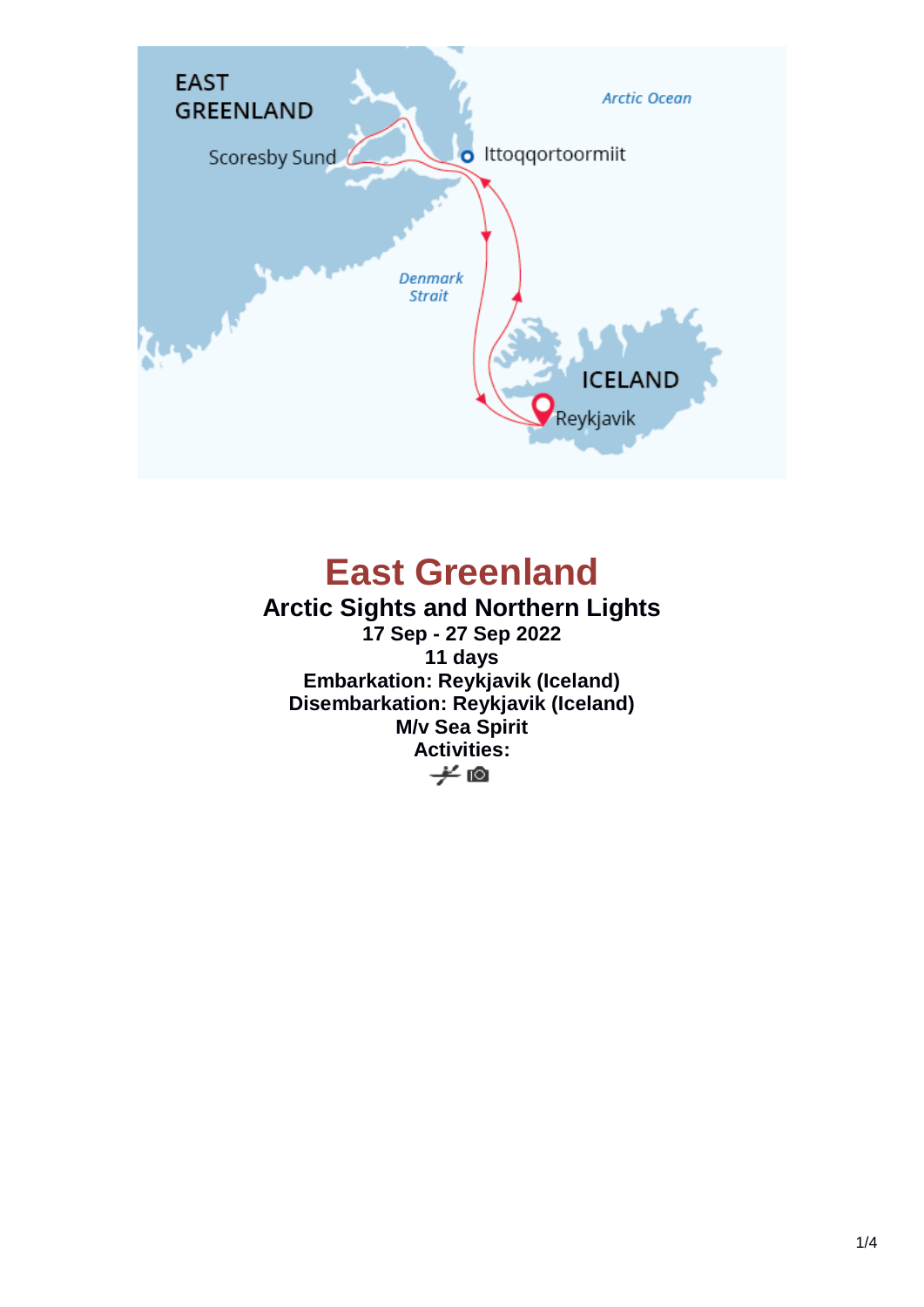## **Itinerary**



#### **Day 1: Arrival in Reykjavík, Iceland (hotel night)**

Welcome to Reykjavík, the capital of Iceland and starting point of our Arctic expedition! The drive from the Keflavik International Airport to the city center takes around 45 minutes by airport shuttle or taxi. After checking into your hotel, which has been arranged by us and is included in the price of the itinerary, you will be free to explore this attractive, friendly and quintessentially Nordic city.

For an excellent overview of Iceland's history and culture, we recommend starting at the superb National Museum and Culture House. You will also want to visit the iconic Hallgrímskirkja church, Reykjavík's most famous landmark. For those interested in natural history, we recommend the Whales of Iceland museum, which houses full-sized models of the 23 species of whale found around Iceland. For dinner, Reykjavík offers countless options for an

authentic Icelandic meal.



#### **Day 2: Welcome Aboard!**

After breakfast at your hotel, the morning is yours to enjoy Reykjavík. Take a leisurely stroll through a peaceful garden or a relaxing soak in a thermal bath. Nature lovers will appreciate the abundant birdlife at Tjörnin, a placid lake in the heart of the city. You can also take advantage of shopping for souvenirs or some last-minute necessities such as cold-weather gear. Just remember, you will soon receive your very own parka to keep and waterproof boots to borrow on board the ship.

In the afternoon, you will be transferred to the pier where we will warmly welcome you aboard the deluxe expedition vessel M/V Sea Spirit. Get settled in your spacious suite and explore the ship that will be your comfortable home during the extraordinary adventure to come. After getting underway, a full schedule of events kicks off with

informative briefings and introductions from your expedition staff. After the first of many delicious dinners on board, step out onto the open decks to admire the views as we sail through Faxaflói, where it is possible to encounter our first whales.



#### **Day 3: Across Denmark Strait**

As we sail north across the Denmark Strait to East Greenland, we celebrate our crossing of the Arctic Circle. We keep a continuous lookout for great whales and flocks of seabirds feeding in the productive waters near the sharp rise of Greenland's continental shelf. After nightfall, we have our first of many opportunities to see the aurora borealis overhead.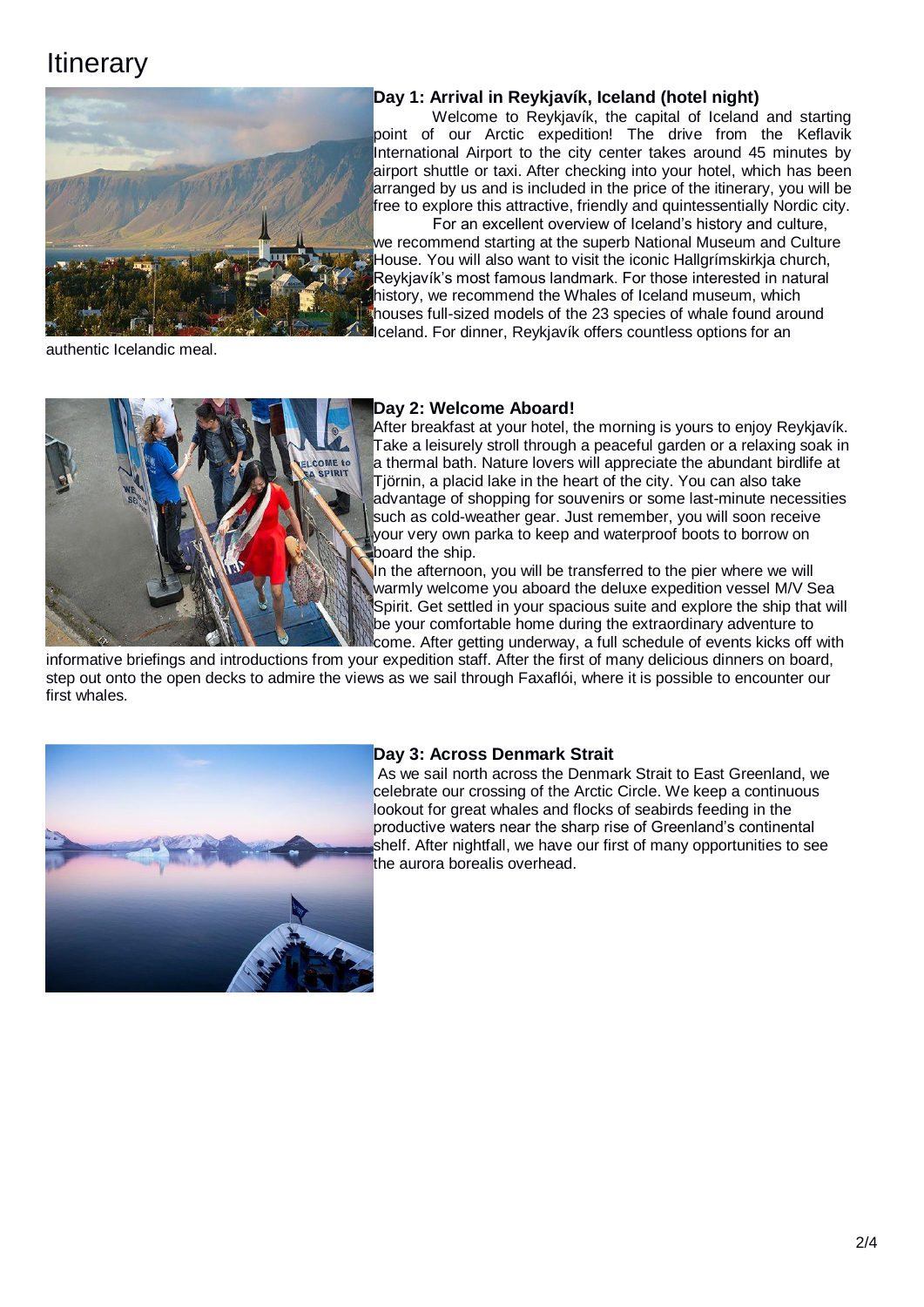

#### **Day 4-8: Scoresby Sund, East Greenland**

The itinerary for this part of our voyage focuses on the spectacular fjords, coasts and islands of Scoresby Sund, also known as Kangertittivaq in the Greenlandic language. This area contains some of the world's most impressive scenery and Greenland's best wildlife viewing. As with any true polar expedition, our exact schedule and route will be shaped by weather and ice. At this late stage of the season, we expect our explorations will be minimally affected by sea ice. However, we will be alert for icebergs from surging glaciers, which can present interesting navigational challenges. Our experienced captain and expedition leader will continually adjust plans as conditions and opportunities warrant in this wild and remote corner of the Arctic.

Scoresby Sund is one of the longest and most visually stunning fjord systems in the world. Almost totally devoid of human habitation, it is also one of the most pristine natural environments on Earth. In this epic wilderness, the forces of nature have shaped a landscape of incomparable grandeur. Deep fjords and narrow passages are framed by sheer rock walls up to 2,000 meters high. Colossal icebergs—calved by immense glaciers and sculpted by wind and water into fantastic shapes—drift throughout the intricate fjord system in striking contrast to sparkling blue waters and polychromatic mountains capped with fresh snow. From verdant coastal plains to ice-clad peaks all the way to the glaciated heart of Greenland, a trip through Scoresby Sund sets a new standard for "scenic".

Our area of exploration includes part of Northeast Greenland National Park, the largest and most northerly national park in the world. This vast Arctic landscape is a paradise for hikers who appreciate astounding views of untouched tundra wilderness. Across hillsides emblazoned with autumnal red and yellow, a flash of white reveals the flight of a snowy owl or a startled mountain hare. Tufts of the finest fleece ensnared in polar willows underfoot point the way to a nearby herd of shaggy musk oxen. You may hear the crack of horns colliding as bulls engage in fearsome battles of strength. Boreal fowl of every description are preparing to migrate south with their newly fledged chicks. All throughout the waterways of Scoresby Sund, we are on constant watch for polar bears and other marine mammals, including a variety of seals, walrus and narwhal, which can be spotted at any time.

Ancient Thule archeological sites remind us of humankind's age-old relationship with this austere yet life-sustaining environment. For a look at how this tradition has been carried forward, we plan to visit the modern Inuit village of Ittoqqortoormiit, the only permanent settlement in the region and one of the most remote communities in the world. The village boasts a wonderful museum, a bookstore, handmade crafts for sale, a post office, and an abundance of Greenlandic sled dogs.

In September, at the equinox, day and night are given equal opportunities to astound you. As night falls, the darkening sky becomes a stage for nature's greatest celestial performance: the Northern Lights. East Greenland is one of the very best places in the Arctic to view this otherworldly natural phenomenon. In addition to being at the perfect latitude for strong aurora displays, the skies above Scoresby Sund are often cleared by katabatic winds rolling down from the nearby Greenland Ice Sheet. Lights dancing from horizon to horizon are mirrored in calm waters while the silhouettes of gigantic icebergs and serrated mountains add to the romantic splendor of the experience.

This itinerary offers a deep dive into one of the Arctic's most scenic and soulful environments. From dawn to dusk and beyond, your days will be filled with incredible shore excursions, world-class Zodiac cruising, and enough stunning scenery to fill your camera and overwhelm your emotions. Hikers will live their wilderness dreams and sea kayakers will be rewarded with some of the finest paddling on the planet.



#### **Day 9: Back to Iceland**

After our amazing time in Scoresby Sund, we head back across the Denmark Strait toward Iceland. Presentations and workshops by our expert staff, as well as our range of onboard recreation facilities, ensure that this day at sea is not idly spent. Seabird viewing and whale sightings can be enjoyed from panoramic open decks and balconies.